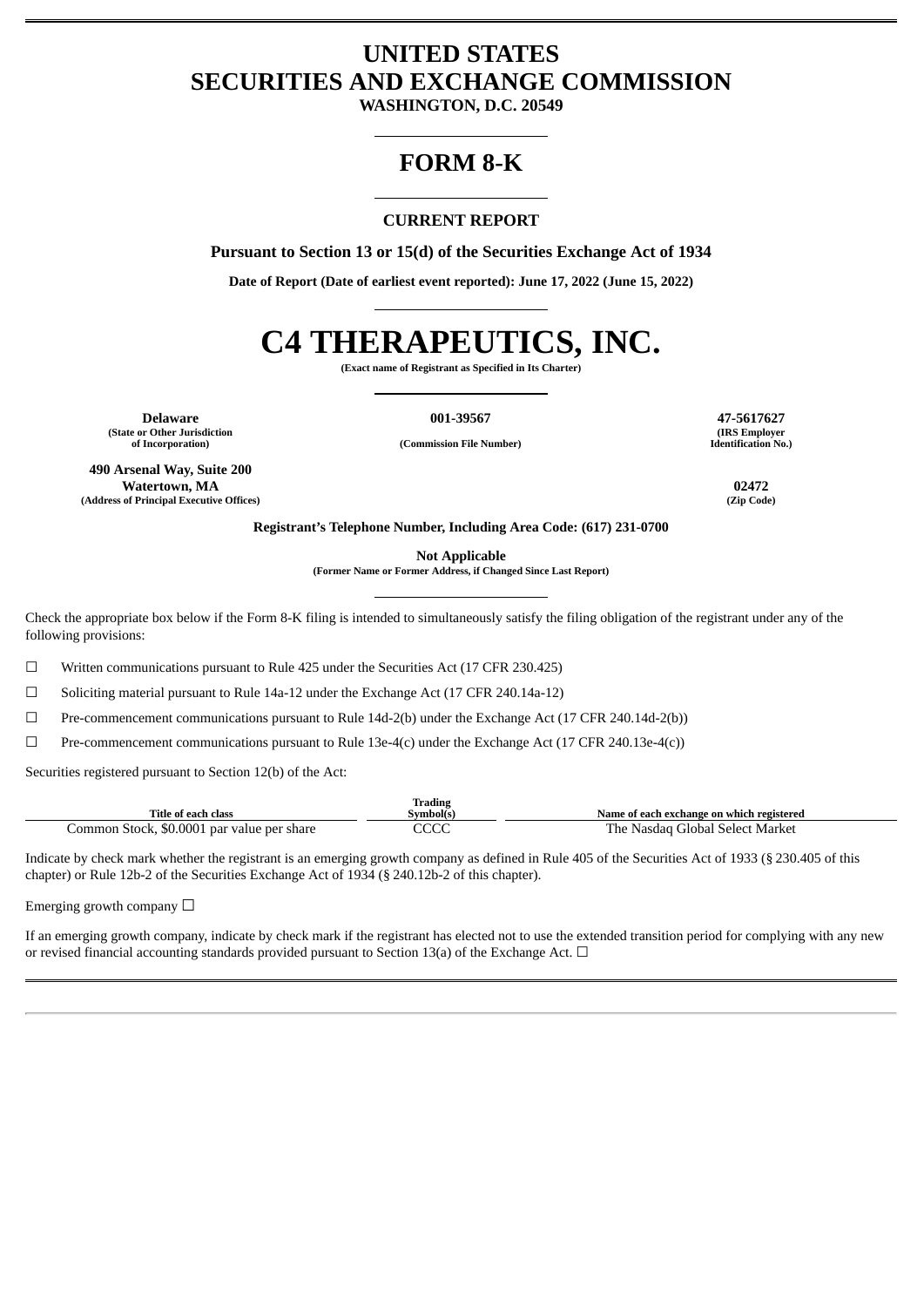### Item 5.02. Departure of Directors or Certain Officers: Election of Directors: Appointment of Certain Officers: Compensatory Arrangements of **Certain Officers.**

#### **Departure of Director**

On June 15, 2022, Alain J. Cohen notified the Board of Directors (the "**Board**") of C4 Therapeutics, Inc. (the "**Company**") of his withdrawal as a director nominee for re-election at the 2022 Annual Meeting of Stockholders. The withdrawal was not due to any disagreements with the Company on any matter relating to the Company's strategy, operations, policies or practices. With his withdrawal, Mr. Cohen will no longer be a nominee for re-election at the Company's 2022 Annual Meeting of Stockholders and will cease to serve as director and as a member of the Organization, Leadership and Compensation Committee on June 22, 2022. The Board has determined that it will not nominate a replacement director for election at the Company's 2022 Annual Meeting of Stockholders. In addition, the Board has committed to appoint two gender diverse directors by the date of the Company's next Annual Meeting of Stockholders.